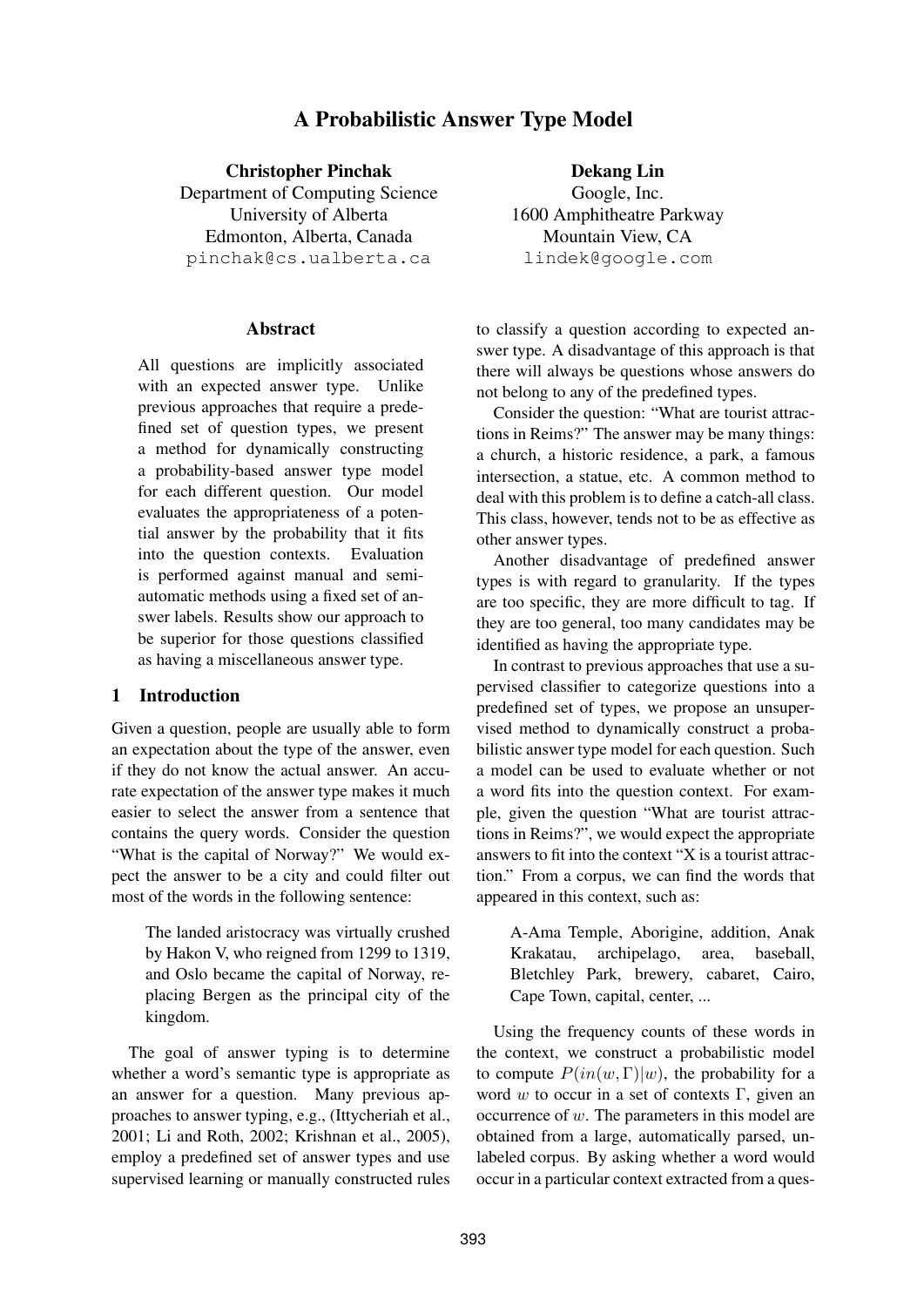tion, we avoid explicitly specifying a list of possible answer types. This has the added benefit of being easily adapted to different domains and corpora in which a list of explicit possible answer types may be difficult to enumerate and/or identify within the text.

The remainder of this paper is organized as follows. Section 2 discusses the work related to answer typing. Section 3 discusses some of the key concepts employed by our probabilistic model, including word clusters and the contexts of a question and a word. Section 4 presents our probabilistic model for answer typing. Section 5 compares the performance of our model with that of an oracle and a semi-automatic system performing the same task. Finally, the concluding remarks in are made in Section 6.

## 2 Related Work

Light et al. (2001) performed an analysis of the effect of multiple answer type occurrences in a sentence. When multiple words of the same type appear in a sentence, answer typing with fixed types must assign each the same score. Light et al. found that even with perfect answer sentence identification, question typing, and semantic tagging, a system could only achieve 59% accuracy over the TREC-9 questions when using their set of 24 non-overlapping answer types. By computing the probability of an answer candidate occurring in the question contexts directly, we avoid having multiple candidates with the same level of appropriateness as answers.

There have been a variety of approaches to determine the answer types, which are also known as *Qtargets* (Echihabi et al., 2003). Most previous approaches classify the answer type of a question as one of a set of predefined types.

Many systems construct the classification rules manually (Cui et al., 2004; Greenwood, 2004; Hermjakob, 2001). The rules are usually triggered by the presence of certain words in the question. For example, if a question contains "author" then the expected answer type is Person.

The number of answer types as well as the number of rules can vary a great deal. For example, (Hermjakob, 2001) used 276 rules for 122 answer types. Greenwood (2004), on the other hand, used 46 answer types with unspecified number of rules.

The classification rules can also be acquired with supervised learning. Ittycheriah, et al. (2001)

describe a maximum entropy based question classification scheme to classify each question as having one of the MUC answer types. In a similar experiment, Li & Roth (2002) train a question classifier based on a modified version of SNoW using a richer set of answer types than Ittycheriah et al.

The LCC system (Harabagiu et al., 2003) combines fixed types with a novel loop-back strategy. In the event that a question cannot be classified as one of the fixed entity types or semantic concepts derived from WordNet (Fellbaum, 1998), the answer type model backs off to a logic prover that uses axioms derived form WordNet, along with logic rules, to justify phrases as answers. Thus, the LCC system is able to avoid the use of a miscellaneous type that often exhibits poor performance. However, the logic prover must have sufficient evidence to link the question to the answer, and general knowledge must be encoded as axioms into the system. In contrast, our answer type model derives all of its information automatically from unannotated text.

Answer types are often used as filters. It was noted in (Radev et al., 2002) that a wrong guess about the answer type reduces the chance for the system to answer the question correctly by as much as 17 times. The approach presented here is less brittle. Even if the correct candidate does not have the highest likelihood according to the model, it may still be selected when the answer extraction module takes into account other factors such as the proximity to the matched keywords. Furthermore, a probabilistic model makes it easier to integrate the answer type scores with scores computed by other components in a question answering system in a principled fashion.

## 3 Resources

Before introducing our model, we first describe the resources used in the model.

## 3.1 Word Clusters

Natural language data is extremely sparse. Word clusters are a way of coping with data sparseness by abstracting a given word to a class of related words. Clusters, as used by our probabilistic answer typing system, play a role similar to that of named entity types. Many methods exist for clustering, e.g., (Brown et al., 1990; Cutting et al., 1992; Pereira et al., 1993; Karypis et al., 1999).

We used the Clustering By Committee (CBC)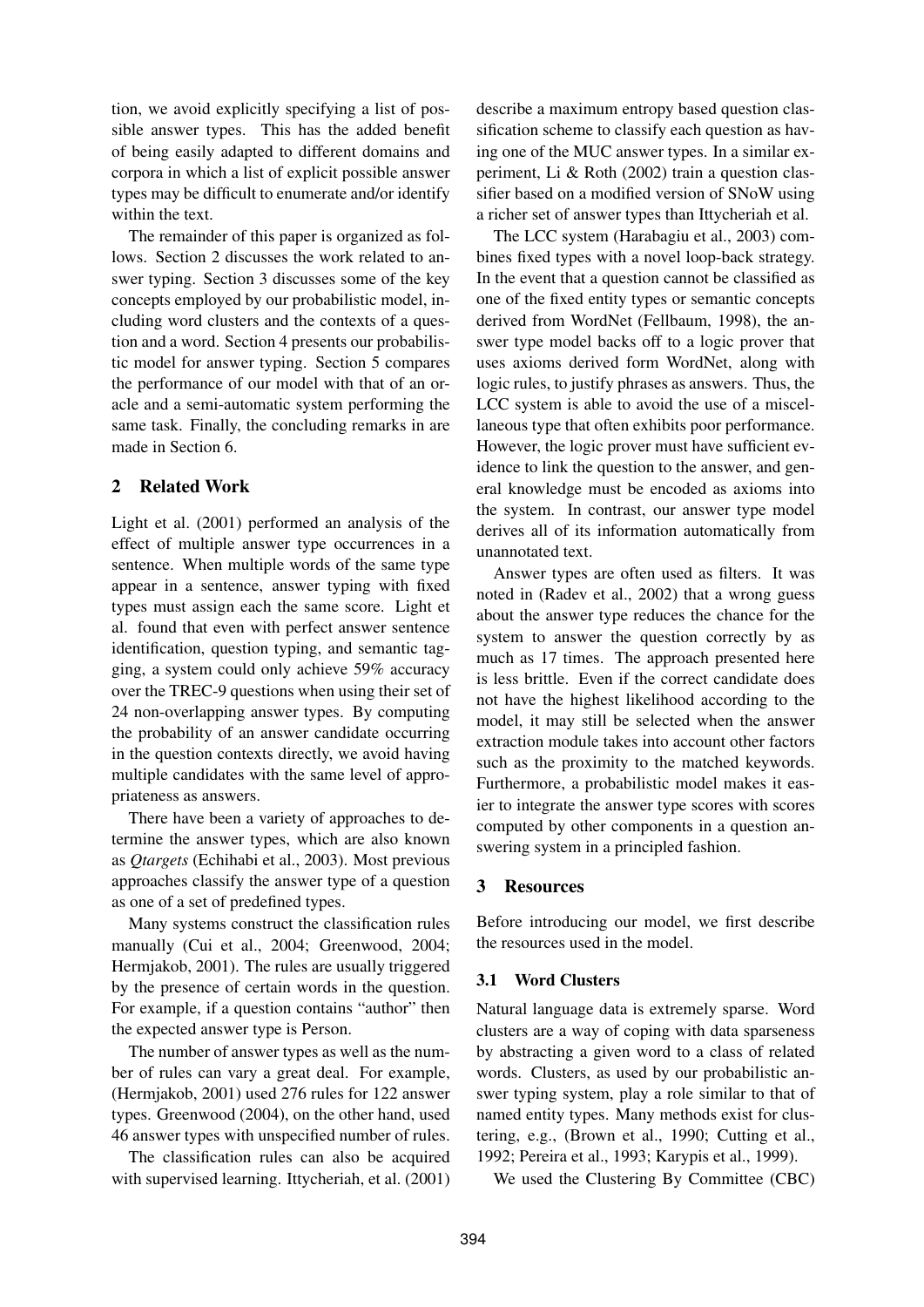Table 1: Words and their clusters

| Word  | Clusters                                |
|-------|-----------------------------------------|
| suite | software, network, wireless,            |
|       | rooms, bathrooms, restrooms,            |
|       | meeting room, conference room,          |
| ghost | rabbit, squirrel, duck, elephant, frog, |
|       | goblins, ghosts, vampires, ghouls,      |
|       | punk, reggae, folk, pop, hip-pop,       |
|       | huge, larger, vast, significant,        |
|       | coming-of-age, true-life,               |
|       | clouds, cloud, fog, haze, mist,         |

algorithm (Pantel and Lin, 2002) on a 10 GB English text corpus to obtain 3607 clusters. The following is an example cluster generated by CBC:

tension, anger, anxiety, tensions, frustration, resentment, uncertainty, confusion, conflict, discontent, insecurity, controversy, unease, bitterness, dispute, disagreement, nervousness, sadness, despair, animosity, hostility, outrage, discord, pessimism, anguish, ...

In the clustering generated by CBC, a word may belong to multiple clusters. The clusters to which a word belongs often represent the senses of the word. Table 1 shows two example words and their clusters.

#### 3.2 Contexts

The context in which a word appears often imposes constraints on the semantic type of the word. This basic idea has been exploited by many proposals for distributional similarity and clustering, e.g., (Church and Hanks, 1989; Lin, 1998; Pereira et al., 1993).

Similar to Lin and Pantel (2001), we define the contexts of a word to be the undirected paths in dependency trees involving that word at either the beginning or the end. The following diagram shows an example dependency tree:



The links in the tree represent dependency relationships. The direction of a link is from the head to the modifier in the relationship. Labels associated with the links represent types of relations.

In a context, the word itself is replaced with a variable X. We say a word is the filler of a context

if it replaces X. For example, the contexts for the word "Olympics" in the above sentence include the following paths:

| Context of "Olympics"                                         | Explanation   |  |  |
|---------------------------------------------------------------|---------------|--|--|
| <b>NN</b><br>$X \longrightarrow$ Winter                       | Winter X      |  |  |
| $X \stackrel{NN}{\longrightarrow} 1988$                       | 1988 X        |  |  |
| $X \xrightarrow{obj}$ host                                    | host $X$      |  |  |
| $X \xrightarrow{obj} \text{host} \longrightarrow \text{city}$ | city hosted X |  |  |

In these paths, words are reduced to their root forms and proper names are reduced to their entity tags (we used MUC7 named entity tags).

Paths allow us to balance the specificity of contexts and the sparseness of data. Longer paths typically impose stricter constraints on the slot fillers. However, they tend to have fewer occurrences, making them more prone to errors arising from data sparseness. We have restricted the path length to two (involving at most three words) and require the two ends of the path to be nouns.

We parsed the AQUAINT corpus (3GB) with Minipar (Lin, 2001) and collected the frequency counts of words appearing in various contexts. Parsing and database construction is performed off-line as the database is identical for all questions. We extracted 527,768 contexts that appeared at least 25 times in the corpus. An example context and its fillers are shown in Figure 1.

| subi<br>$X \leftarrow$ host $\rightarrow$ Olympics                                | obi                                                                      |                                                                                          |
|-----------------------------------------------------------------------------------|--------------------------------------------------------------------------|------------------------------------------------------------------------------------------|
| Africa 2<br>AP <sub>1</sub><br>Argentina 1<br>Athens 16<br>Atlanta 3<br>Bangkok 1 | grant 1<br>he 2<br>homeland 3<br>IOC <sub>1</sub><br>Iran 2<br>Jakarta 1 | readiness 2<br>Rio de Janeiro 1<br>Rome 1<br>Salt Lake City 2<br>school 1<br>S. Africa 1 |
| decades 1<br>facility 1<br>government 1                                           | president 2<br>Pusan 1<br>race 1                                         | Zakopane 4                                                                               |

Figure 1: An example context and its fillers

#### 3.2.1 Question Contexts

To build a probabilistic model for answer typing, we extract a set of contexts, called question contexts, from a question. An answer is expected to be a plausible filler of the question contexts. Question contexts are extracted from a question with two rules. First, if the wh-word in a question has a trace in the parse tree, the question contexts are the contexts of the trace. For example, the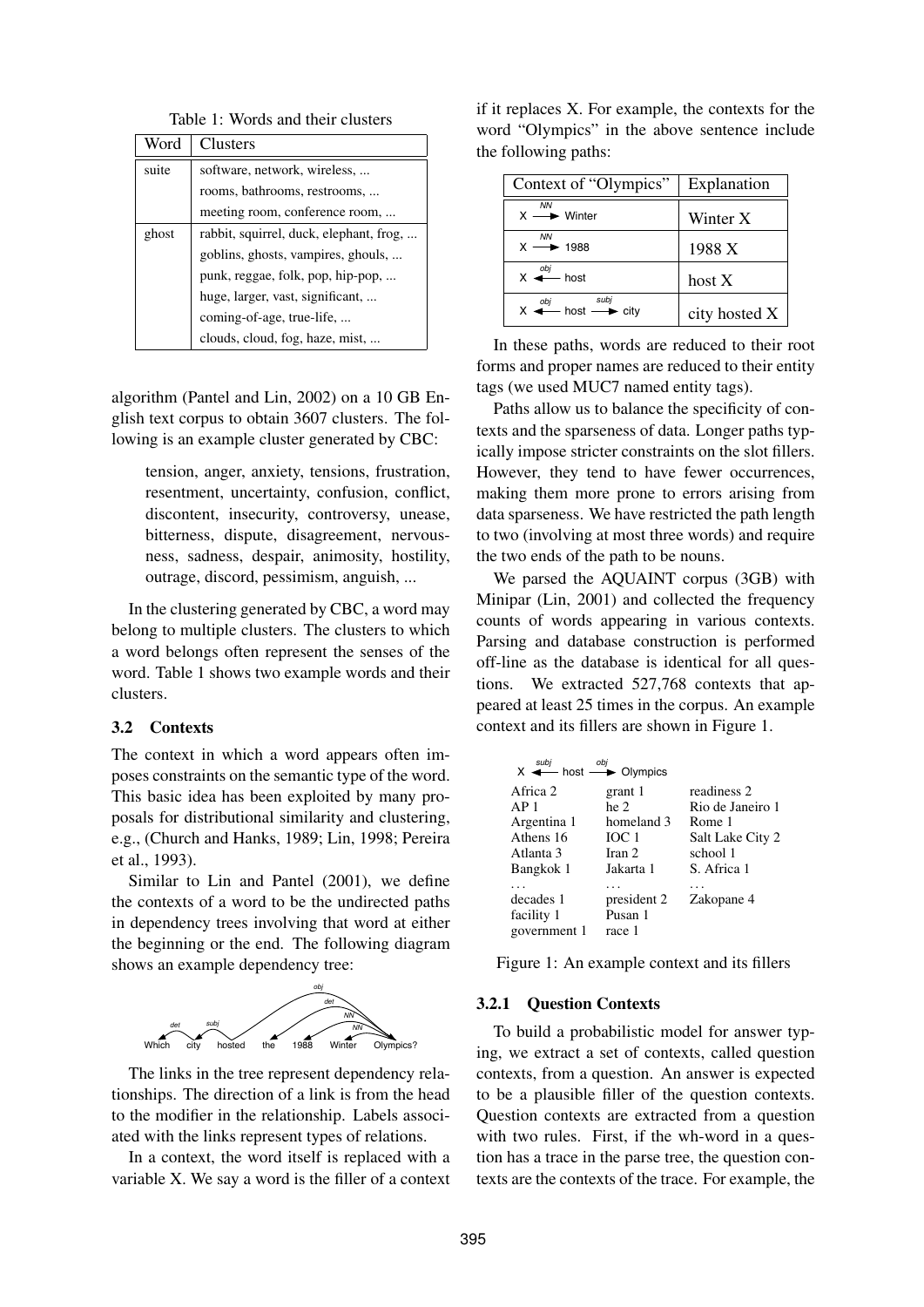question "What do most tourists visit in Reims?" is parsed as:



The symbol  $e_i$  is the trace of what $_i$ . Minipar generates the trace to indicate that the word what is the object of visit in the deep structure of the sentence. The following question contexts are extracted from the above question:

| Context                                                    | Explanation      |  |  |
|------------------------------------------------------------|------------------|--|--|
| $X \leftarrow \text{visit} \longrightarrow \text{tourist}$ | tourist visits X |  |  |
| $X \leftarrow \text{visit} \rightarrow \text{Reims}$       | visit X in Reims |  |  |

The second rule deals with situations where the wh-word is a determiner, as in the question "Which city hosted the 1988 Winter Olympics?" (the parse tree for which is shown in section 3.2). In such cases, the question contexts consist of a single context involving the noun that is modified by the determiner. The context for the above sentence is  $X \stackrel{\text{subj}}{\leftarrow}$  city, corresponding to the sentence "X is a city." This context is used because the question explicitly states that the desired answer is a city. The context overrides the other contexts because the question explicitly states the desired answer type. Experimental results have shown that using this context in conjunction with other contexts extracted from the question produces lower performance than using this context alone.

In the event that a context extracted from a question is not found in the database, we shorten the context in one of two ways. We start by replacing the word at the end of the path with a wildcard that matches any word. If this fails to yield entries in the context database, we shorten the context to length one and replace the end word with automatically determined similar words instead of a wildcard.

#### 3.2.2 Candidate Contexts

Candidate contexts are very similar in form to question contexts, save for one important difference. Candidate contexts are extracted from the parse trees of the answer candidates rather than the question. In natural language, some words may be polysemous. For example, Washington may refer to a person, a city, or a state. The occurrences of Washington in "Washington's descendants" and "suburban Washington" should not be given the same score when the question is seeking a location. Given that the sense of a word is largely determined by its local context (Choueka and Lusignan, 1985), candidate contexts allow the model to take into account the candidate answers' senses implicitly.

## 4 Probabilistic Model

The goal of an answer typing model is to evaluate the appropriateness of a candidate word as an answer to the question. If we assume that a set of answer candidates is provided to our model by some means (e.g., words comprising documents extracted by an information retrieval engine), we wish to compute the value  $P(in(w, \Gamma_Q)|w)$ . That is, the appropriateness of a candidate answer  $w$  is proportional to the probability that it will occur in the question contexts  $\Gamma_Q$  extracted from the question.

To mitigate data sparseness, we can introduce a hidden variable C that represents the clusters to which the candidate answer may belong. As a candidate may belong to multiple clusters, we obtain:

$$
P(in(w, \Gamma_Q)|w) = \sum_C P(in(w, \Gamma_Q), C|w)
$$
  
= 
$$
\sum P(C|w)P(in(w, \Gamma_Q)|C, w)
$$
 (2)

Given that a word appears, we assume that it has the same probability to appear in a context as all other words in the same cluster. Therefore:

C

$$
P(in(w, \Gamma_Q)|C, w) \approx P(in(C, \Gamma_Q)|C)
$$
 (3)

We can now rewrite the equation in  $(2)$  as:

$$
P(in(w, \Gamma_Q)|w) \approx \sum_C P(C|w)P(in(C, \Gamma_Q)|C) \quad (4)
$$

This equation splits our model into two parts: one models which clusters a word belongs to and the other models how appropriate a cluster is to the question contexts. When  $\Gamma_Q$  consists of multiple contexts, we make the naïve Bayes assumption that each individual context  $\gamma_Q \in \Gamma_Q$  is independent of all other contexts given the cluster C.

$$
P(in(w, \Gamma_Q)|w) \approx \sum_C P(C|w) \prod_{\gamma_Q \in \Gamma_Q} P(in(C, \gamma_Q)|C) \tag{5}
$$

Equation (5) needs the parameters  $P(C|w)$  and  $P(in(C, \gamma_Q)|C)$ , neither of which are directly available from the context-filler database. We will discuss the estimation of these parameters in Section 4.2.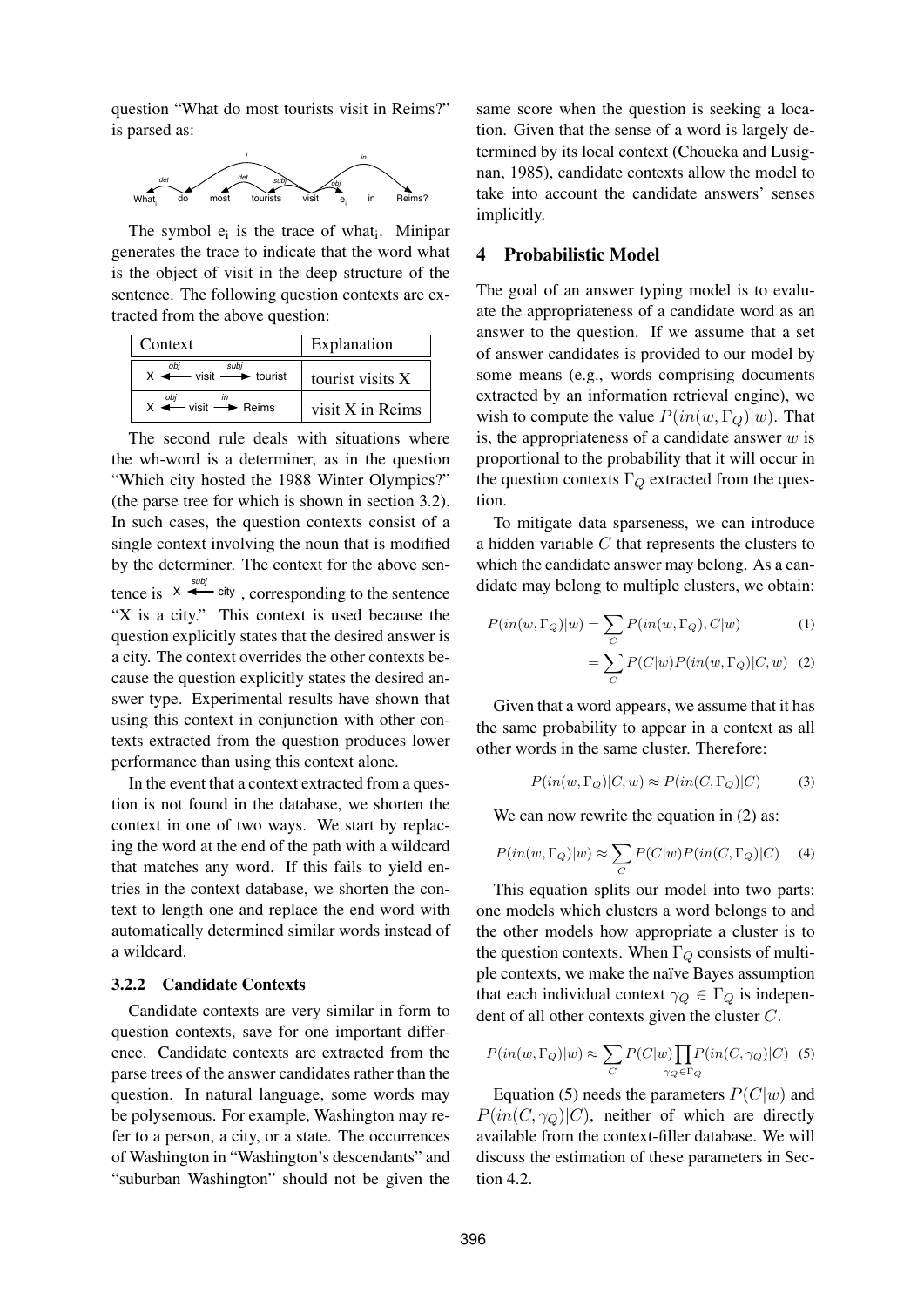## 4.1 Using Candidate Contexts

The previous model assigns the same likelihood to every instance of a given word. As we noted in section 3.2.2, a word may be polysemous. To take into account a word's context, we can instead compute  $P(in(w, \Gamma_Q)|w, in(w, \Gamma_w))$ , where  $\Gamma_w$  is the set of contexts for the candidate word  $w$  in a retrieved passage.

By introducing word clusters as intermediate variables as before and making a similar assumption as in equation (3), we obtain:

$$
P(in(w, \Gamma_Q)|w, in(w, \Gamma_w))
$$
  
= 
$$
\sum_C P(in(w, \Gamma_Q), C|w, in(w, \Gamma_w))
$$
 (6)

$$
\approx \sum_{C} P(C|w, in(w, \Gamma_w)) P(in(C, \Gamma_Q)|C) \tag{7}
$$

Like equation (4), equation (7) partitions the model into two parts. Unlike  $P(C|w)$  in equation (4), the probability of the cluster is now based on the particular occurrence of the word in the candidate contexts. It can be estimated by:

$$
P(C|w, in(w, \Gamma_w))
$$
  
= 
$$
\frac{P(in(w, \Gamma_w)|w, C)P(w, C)}{P(in(w, \Gamma_w)|w)P(w)}
$$
 (8)

$$
\sum_{\gamma_w \in \Gamma_w} P(in(w, \gamma_w)|w, C)
$$
  

$$
\approx \frac{\gamma_w \in \Gamma_w}{\prod P(in(w, \gamma_w)|w)} \times P(C|w)
$$
 (9)

$$
= \prod_{\gamma_w \in \Gamma_w}^{\gamma_w \in \Gamma_w} \left( \frac{P(C|w, in(w, \gamma_w))}{P(C|w)} \right) \times P(C|w) \quad (10)
$$

#### 4.2 Estimating Parameters

Our probabilistic model requires the parameters  $P(C|w)$ ,  $P(C|w, in(w, \gamma))$ , and  $P(in(C, \gamma)|C)$ , where  $w$  is a word,  $C$  is a cluster that  $w$  belongs to, and  $\gamma$  is a question or candidate context. This section explains how these parameters are estimated without using labeled data.

The context-filler database described in Section 3.2 provides the joint and marginal frequency counts of contexts and words  $(|in(\gamma, w)|,$  $|in(*, \gamma)|$  and  $|in(w, *)|$ ). These counts allow us to compute the probabilities  $P(in(w, \gamma))$ ,  $P(in(w, *)),$  and  $P(in(*, \gamma))$ . We can also compute  $P(in(w, \gamma)|w)$ , which is smoothed with addone smoothing (see equation (11) in Figure 2). The estimation of  $P(C|w)$  presents a challenge. We have no corpus from which we can directly measure  $P(C|w)$  because word instances are not labeled with their clusters.

$$
P(in(w, \gamma)|w) = \frac{|in(w, \gamma)| + P(in(*, \gamma))}{|in(w, *)| + 1}
$$
 (11)

$$
P_u(C|w) = \begin{cases} \frac{1}{|\{C'|w \in C'\}|} & \text{if } w \in C, \\ 0 & \text{otherwise} \end{cases}
$$
 (12)

$$
P(C|w) = \frac{\sum_{w' \in S(w)} sim(w, w') \times P_u(C|w')}{\sum_{\{C'|w \in C'\},} sim(w, w') \times P_u(C'|w')}
$$
(13)

$$
P(in(C, \gamma)|C) =
$$
  
\n
$$
\sum_{w' \in C} P(C|w') \times |in(w', \gamma)| + P(in(*, \gamma))
$$
  
\n
$$
\sum_{w' \in C} P(C|w') \times |in(w', *)| + 1
$$
\n(14)

Figure 2: Probability estimation

We use the average weighted "guesses" of the top similar words of w to compute  $P(C|w)$  (see equation 13). The intuition is that if  $w'$  and w are similar words,  $P(C|w')$  and  $P(C|w)$  tend to have similar values. Since we do not know  $P(C|w')$  either, we substitute it with uniform distribution  $P_u(C|w')$  as in equation (12) of Figure 2. Although  $P_u(C|w')$  is a very crude guess, the weighted average of a set of such guesses can often be quite accurate.

The similarities between words are obtained as a byproduct of the CBC algorithm. For each word, we use  $S(w)$  to denote the top-n most similar words ( $n=50$  in our experiments) and  $sim(w, w')$ to denote the similarity between words  $w$  and  $w'$ . The following is a sample similar word list for the word suit:

 $S(\text{suit}) = \{$ lawsuit 0.49, suits 0.47, complaint 0.29, lawsuits 0.27, jacket 0.25, countersuit 0.24, counterclaim 0.24, pants 0.24, trousers 0.22, shirt 0.21, slacks 0.21, case 0.21, pantsuit 0.21, shirts 0.20, sweater 0.20, coat 0.20, ...}

The estimation for  $P(C|w, in(w, \gamma_w))$  is similar to that of  $P(C|w)$  except that instead of all  $w' \in S(w)$ , we instead use  $\{w'|w' \in S(w) \; \wedge$  $in(w', \gamma_w)$ . By only looking at a particular context  $\gamma_w$ , we may obtain a different distribution over C than  $P(C|w)$  specifies. In the event that the data are too sparse to estimate  $P(C|w, in(w, \gamma_w))$ , we fall back to using  $P(C|w)$ .

 $P(in(C, \gamma)|C)$  is computed in (14) by assuming each instance of  $w$  contains a fractional instance of C and the fractional count is  $P(C|w)$ . Again, add-one smoothing is used.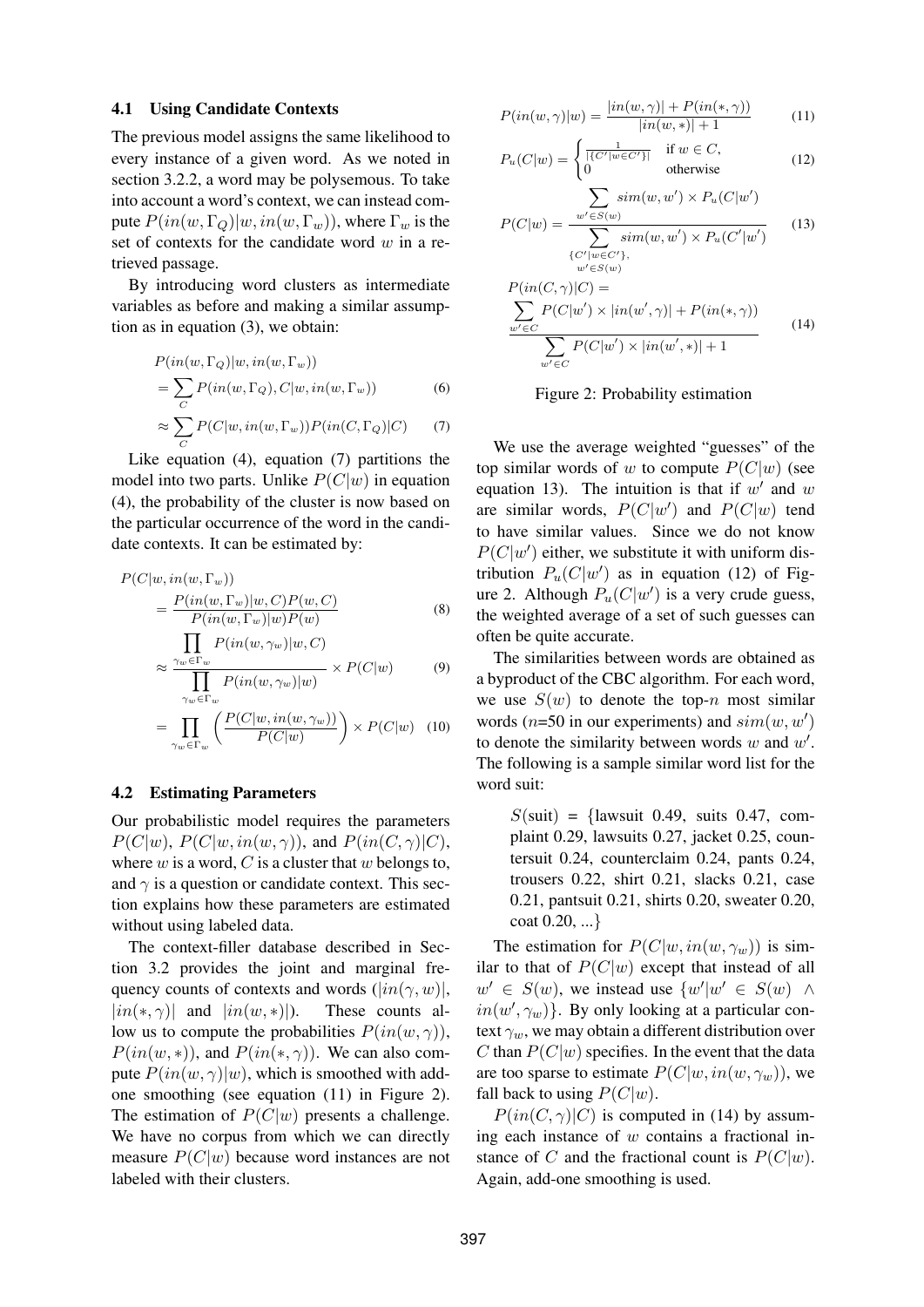| System            | Median $%$ | Top $1\%$  | Top $5\%$   | Top $10\%$ | Top $50\%$   |
|-------------------|------------|------------|-------------|------------|--------------|
| Oracle            | $0.7\%$    | 89 (57%)   | 123 (79%)   | 131 (85%)  | 154(99%)     |
| Frequency         | $7.7\%$    | $31(20\%)$ | 67(44%)     | 86 (56%)   | 112(73%)     |
| Our model         | $1.2\%$    | $71(46\%)$ | $106(69\%)$ | 119(77%)   | 146 $(95\%)$ |
| no cand. contexts | $2.2\%$    | 58 (38%)   | 102(66%)    | 113(73%)   | 145 (94%)    |
| <b>ANNIE</b>      | $4.0\%$    | 54 (35%)   | 79 (51%)    | $93(60\%)$ | 123 (80%)    |

Table 2: Summary of Results

## 5 Experimental Setup & Results

We evaluate our answer typing system by using it to filter the contents of documents retrieved by the information retrieval portion of a question answering system. Each answer candidate in the set of documents is scored by the answer typing system and the list is sorted in descending order of score. We treat the system as a filter and observe the proportion of candidates that must be accepted by the filter so that at least one correct answer is accepted. A model that allows a low percentage of candidates to pass while still allowing at least one correct answer through is favorable to a model in which a high number of candidates must pass. This represents an intrinsic rather than extrinsic evaluation (Mollá and Hutchinson, 2003) that we believe illustrates the usefulness of our model.

The evaluation data consist of 154 questions from the TREC-2003 QA Track (Voorhees, 2003) satisfying the following criteria, along with the top 10 documents returned for each question as identified by NIST using the  $PRISE<sup>1</sup>$  search engine.

- the question begins with What, Which, or Who. We restricted the evaluation such questions because our system is designed to deal with questions whose answer types are often semantically open-ended noun phrases.
- There exists entry for the question in the answer patterns provided by Ken Litkowski<sup>2</sup>.
- One of the top-10 documents returned by PRISE contains a correct answer.

We compare the performance of our probabilistic model with that of two other systems. Both comparison systems make use of a small, predefined set of manually-assigned MUC-7 named-entity types (location, person, organization, cardinal, percent, date, time, duration, measure, money) augmented with thing-name (proper names of inanimate objects) and miscellaneous (a catch-all answer type of all other candidates). Some examples of thing-name are *Guinness Book of World Records*, *Thriller*, *Mars Pathfinder*, and *Grey Cup*. Examples of miscellaneous answers are *copper*, *oil*, *red*, and *iris*.

The differences in the comparison systems is with respect to how entity types are assigned to the words in the candidate documents. We make use of the ANNIE (Maynard et al., 2002) named entity recognition system, along with a manual assigned "oracle" strategy, to assign types to candidate answers. In each case, the score for a candidate is either 1 if it is tagged as the same type as the question or 0 otherwise. With this scoring scheme producing a sorted list we can compute the probability of the first correct answer appearing at rank  $R = k$ as follows:

$$
P(R = k) = \prod_{i=0}^{k-2} \left( \frac{t - c - i}{t - i} \right) \frac{c}{t - k + 1}
$$
 (15)

where  $t$  is the number of unique candidate answers that are of the appropriate type and  $c$  is the number of unique candidate answers that are correct.

Using the probabilities in equation (15), we compute the expected rank,  $E(R)$ , of the first correct answer of a given question in the system as:

$$
E(R) = \sum_{k=1}^{t-c+1} kP(R=k)
$$
 (16)

Answer candidates are the set of ANNIEidentified tokens with stop words and punctuation removed. This yields between 900 and 8000 candidates for each question, depending on the top 10 documents returned by PRISE. The oracle system represents an upper bound on using the predefined set of answer types. The ANNIE system represents a more realistic expectation of performance.

The median percentage of candidates that are accepted by a filter over the questions of our evaluation data provides one measure of performance and is preferred to the average because of the effect of large values on the average. In QA, a system accepting 60% of the candidates is not significantly better or worse than one accepting 100%,

<sup>1</sup>www.itl.nist.gov/iad/894.02/works/papers/zp2/zp2.html <sup>2</sup>trec.nist.gov/data/qa/2003\_qadata/03QA.tasks/t12.pats.txt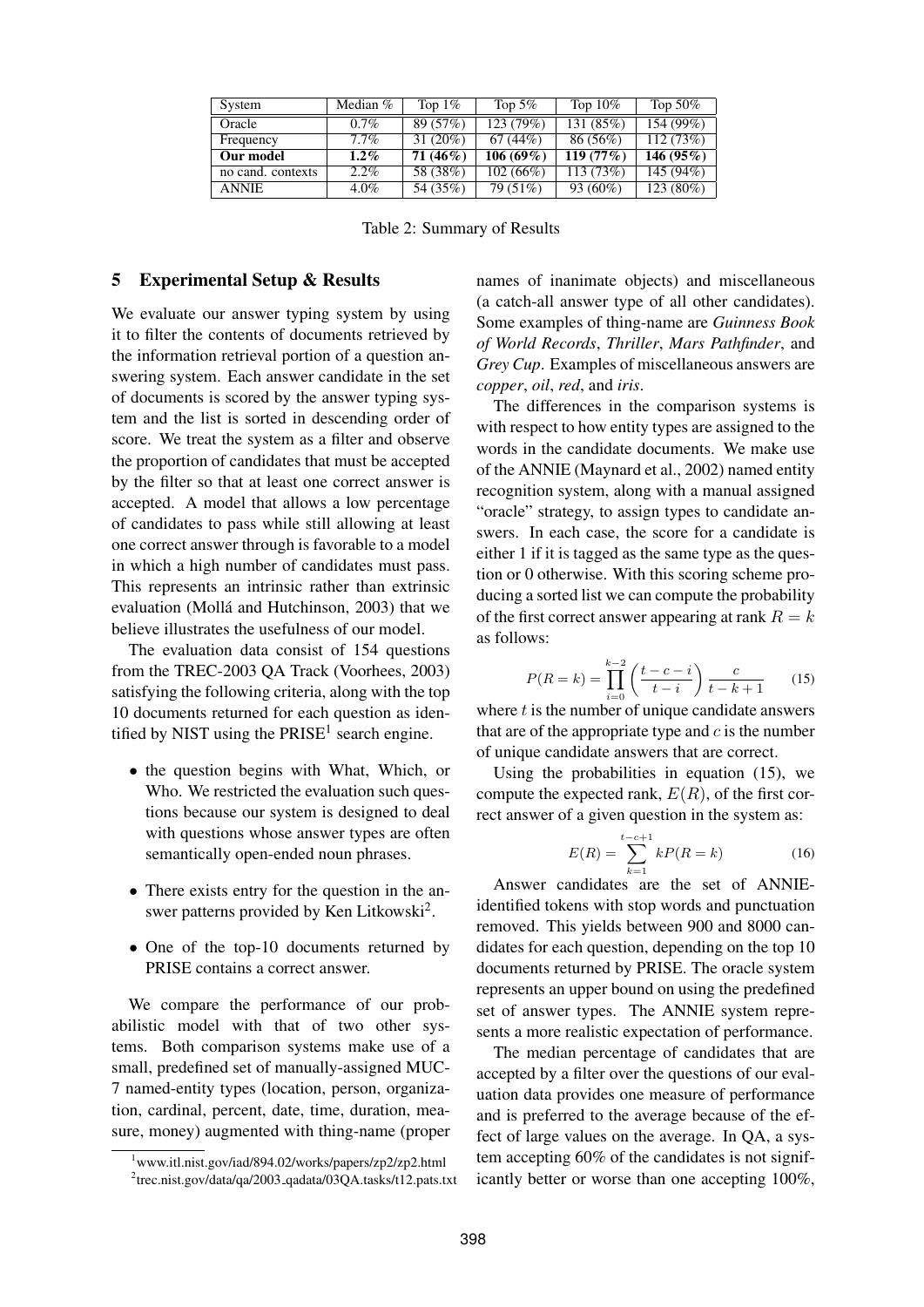|              |            | <b>Question Type</b> |          |                 |                 |                 |                 |                |
|--------------|------------|----------------------|----------|-----------------|-----------------|-----------------|-----------------|----------------|
| System       | Measure    | All                  | Location | Person          | Organization    | Thing-Name      | Misc            | Other          |
|              |            | (154)                | (57)     | (17)            | (19)            | (17)            | (37)            | (7)            |
|              | Median     | 1.2%                 | $0.8\%$  | 2.0%            | $1.3\%$         | 3.7%            | 3.5%            | 12.2%          |
|              | Top $1\%$  | 71                   | 34       | 6               | 9               |                 | 13              | 2              |
| Our model    | Top $5\%$  | 106                  | 53       | $\overline{11}$ | $\overline{11}$ | $\overline{10}$ | 19              | $\overline{2}$ |
|              | Top $10\%$ | 119                  | 55       | 12              | 17              | 10              | 22              | $\overline{3}$ |
|              | Top $50\%$ | 146                  | 56       | 16              | 18              | $\overline{17}$ | 34              | 5              |
| Oracle       | Median     | 0.7%                 | 0.4%     | $1.0\%$         | $0.3\%$         | 0.4%            | 16.0%           | 0.3%           |
|              | Top $1\%$  | 89                   | 44       | 8               | 16              | 14              |                 | 6              |
|              | Top $5\%$  | 123                  | 57       | 17              | 19              | 17              | 6               |                |
|              | Top 10%    | 131                  | 57       | 17              | 19              | 17              | 14              |                |
|              | Top $50\%$ | 154                  | 57       | 17              | 19              | 17              | 37              |                |
|              | Median     | 4.0%                 | 0.6%     | 1.4%            | $6.1\%$         | 100%            | 16.7%           | 50.0%          |
| <b>ANNIE</b> | Top $1\%$  | 54                   | 39       | 5               |                 | 0               | $\Omega$        | 3              |
|              | Top $5\%$  | 79                   | 53       | 12              | 9               | 0               | $\mathfrak{D}$  | 3              |
|              | Top $10\%$ | 93                   | 54       | 13              | 11              | 0               | $\overline{12}$ | 3              |
|              | Top $50\%$ | 123                  | 56       | 16              | 15              | 5               | 28              | 3              |

Table 3: Detailed breakdown of performance

but the effect on average is quite high. Another measure is to observe the number of questions with at least one correct answer in the top  $N\%$  for various values of  $N$ . By examining the number of correct answers found in the top  $N\%$  we can better understand what an effective cutoff would be.

The overall results of our comparison can be found in Table 2. We have added the results of a system that scores candidates based on their frequency within the document as a comparison with a simple, yet effective, strategy. The second column is the median percentage of where the highest scored correct answer appears in the sorted candidate list. Low percentage values mean the answer is usually found high in the sorted list. The remaining columns list the number of questions that have a correct answer somewhere in the top  $N\%$ of their sorted lists. This is meant to show the effects of imposing a strict cutoff prior to running the answer type model.

The oracle system performs best, as it benefits from both manual question classification and manual entity tagging. If entity assignment is performed by an automatic system (as it is for ANNIE), the performance drops noticeably. Our probabilistic model performs better than ANNIE and achieves approximately 2/3 of the performance of the oracle system. Table 2 also shows that the use of candidate contexts increases the performance of our answer type model.

Table 3 shows the performance of the oracle system, our model, and the ANNIE system broken down by manually-assigned answer types. Due to insufficient numbers of questions, the cardinal,

percent, time, duration, measure, and money types are combined into an "Other" category. When compared with the oracle system, our model performs worse overall for questions of all types except for those seeking miscellaneous answers. For miscellaneous questions, the oracle identifies all tokens that do not belong to one of the other known categories as possible answers. For all questions of non-miscellaneous type, only a small subset of the candidates are marked appropriate. In particular, our model performs worse than the oracle for questions seeking persons and thingnames. Person questions often seek rare person names, which occur in few contexts and are difficult to reliably cluster. Thing-name questions are easy for a human to identify but difficult for automatic system to identify. Thing-names are a diverse category and are not strongly associated with any identifying contexts.

Our model outperforms the ANNIE system in general, and for questions seeking organizations, thing-names, and miscellaneous targets in particular. ANNIE may have low coverage on organization names, resulting in reduced performance. Like the oracle, ANNIE treats all candidates not assigned one of the categories as appropriate for miscellaneous questions. Because ANNIE cannot identify thing-names, they are treated as miscellaneous. ANNIE shows low performance on thingnames because words incorrectly assigned types are sorted to the bottom of the list for miscellaneous and thing-name questions. If a correct answer is incorrectly assigned a type it will be sorted near the bottom, resulting in a poor score.